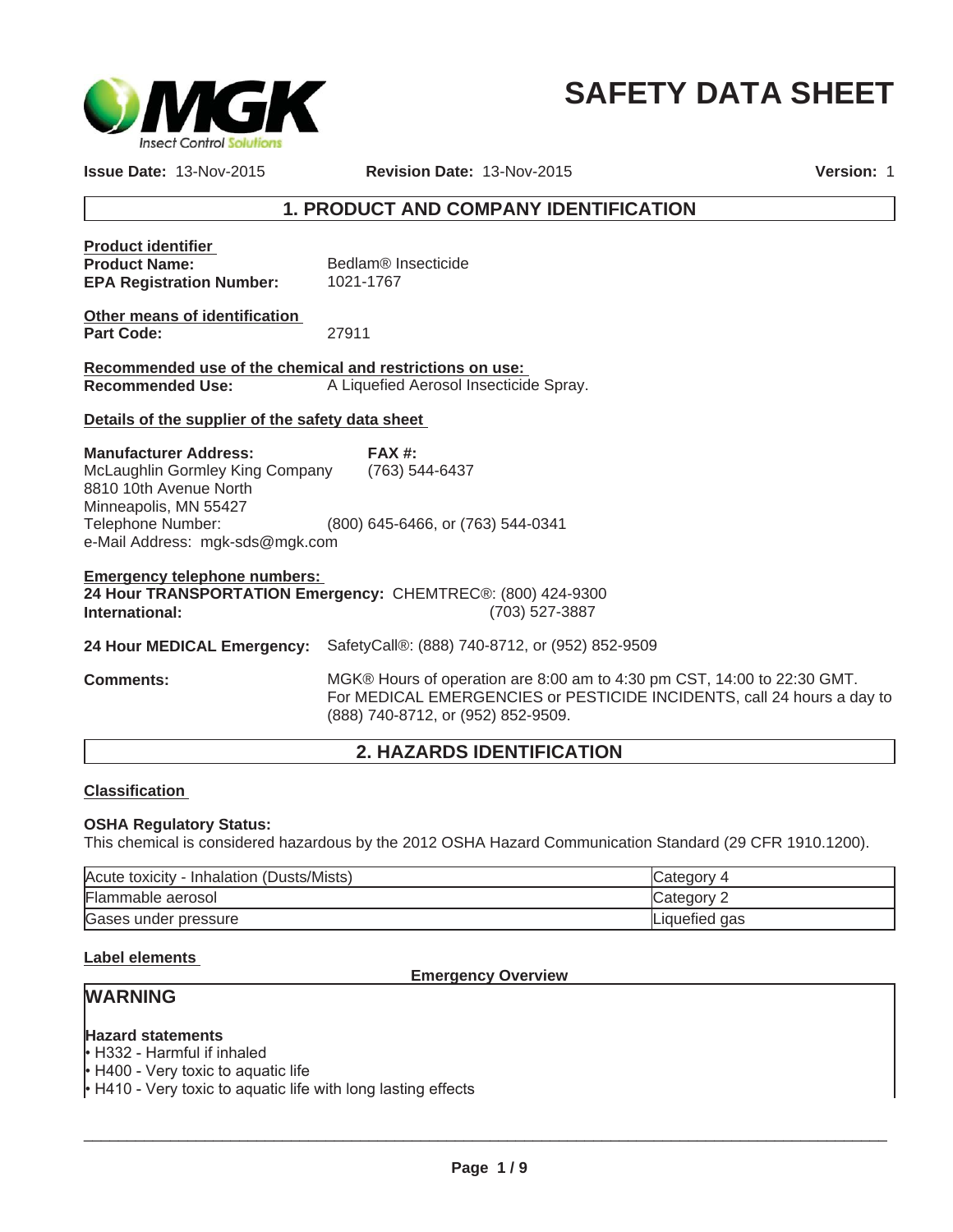

#### **Precautionary Statements - Prevention:**

P210 - Keep away from heat/sparks/open flames/hot surfaces. - No smoking

P211 - Do not spray on an open flame or other ignition source

P251 - Pressurized container: Do not pierce or burn, even after use

P261 - Avoid breathing dust/fume/gas/mist/vapors/spray

P271 - Use only outdoors or in a well-ventilated area

#### **Precautionary Statements - Response:**

P321 - Specific treatment (see Section 4/ First Aid).

P304 + P340 - IF INHALED: Remove victim to fresh air and keep at rest in a position comfortable for breathing

P312 - Call a POISON CENTER or doctor/physician if you feel unwell

P370 + P378 - In case of fire: Use CO2, dry chemical, or foam for extinction

#### **Precautionary Statements - Storage:**

P410 + P403 - Protect from sunlight. Store in a well-ventilated place P411 - Do not expose to temperatures exceeding 122 °F (50 °C)

#### **Precautionary Statements - Disposal:**

P501 - Dispose of contents/container to an approved waste disposal plant

#### **Hazards not otherwise classified (HNOC):**

Do not use this product in or on electrical equipment due to the possibility of shock hazard.

### **3. COMPOSITION/ INFORMATION ON INGREDIENTS**

| <b>Chemical Name</b>                                                     | <b>CAS No</b>  | Weight-%              |
|--------------------------------------------------------------------------|----------------|-----------------------|
| d-Phenothrin (SUMITHRIN®)                                                | 26002-80-2     | 0.40                  |
| MGK®-264 Insecticide Synergist (n-Octyl<br>bicycloheptene dicarboximide) | $113 - 48 - 4$ | 1.53                  |
| Petroleum distillates, hydrotreated light                                | 64742-47-8     | $10*$                 |
| <b>Isobutane</b>                                                         | 75-28-5        | $5 \leftarrow 5 15$ * |

\*The exact percentage (concentration) of composition has been withheld as a trade secret.

Comments: Ingredients not identified are proprietary or non-hazardous. Values are not product specifications.

### **4. FIRST AID MEASURES**

**Aspiration pneumonia hazard:**  $\cdot$  No information available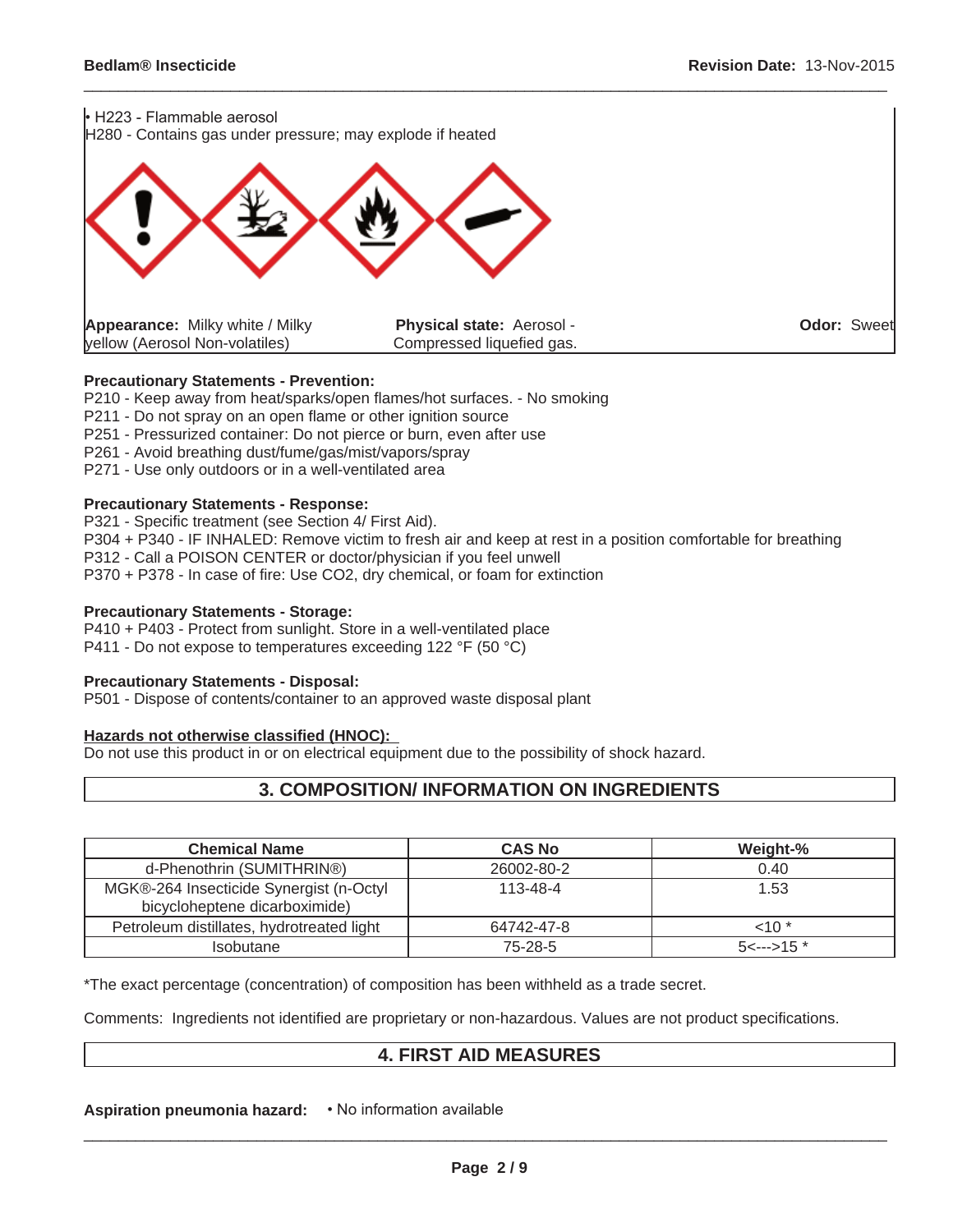#### **Description of first aid measures:**

| Eye contact:                                      | Hold eye open and rinse slowly and gently with water for 15-20 minutes. Remove<br>contact lenses, if present, after the first 5minutes, then continue rinsing eye. Call a<br>poison control center or doctor for treatment advice.                                              |
|---------------------------------------------------|---------------------------------------------------------------------------------------------------------------------------------------------------------------------------------------------------------------------------------------------------------------------------------|
| <b>Skin Contact:</b>                              | Take off contaminated clothing. Rinse skin immediately with plenty of water for<br>15-20 minutes. Call a poison control centeror doctor for treatment advice.                                                                                                                   |
| Ingestion:                                        | If swallowed, IMMEDIATELY call a poison control center or doctor for treatment<br>advice. DO NOT give any liquid to the person. Do not induce vomiting unless told<br>to do so by a poison contol center or a doctor. Never give anything by mouth to an<br>unconscious person. |
| Inhalation:                                       | Remove affected person to fresh air. If person is not breathing, call 911 or an<br>ambulance, then give artificial respiration, preferably mouth-to-mouth if possible.<br>Call a poison control center or doctor for further treatment advice.                                  |
| Self-protection of the First<br><b>Responder:</b> | Remove all sources of ignition. Use personal protective equipment as required.                                                                                                                                                                                                  |
| Note to physicians:                               | For skin effects, a highly efficient therapeutic agent for Pyrethrin/ Pyrethroid<br>exposure is topical application of tocopherol acetate (Vitamin E).                                                                                                                          |

 $\_$  ,  $\_$  ,  $\_$  ,  $\_$  ,  $\_$  ,  $\_$  ,  $\_$  ,  $\_$  ,  $\_$  ,  $\_$  ,  $\_$  ,  $\_$  ,  $\_$  ,  $\_$  ,  $\_$  ,  $\_$  ,  $\_$  ,  $\_$  ,  $\_$  ,  $\_$  ,  $\_$  ,  $\_$  ,  $\_$  ,  $\_$  ,  $\_$  ,  $\_$  ,  $\_$  ,  $\_$  ,  $\_$  ,  $\_$  ,  $\_$  ,  $\_$  ,  $\_$  ,  $\_$  ,  $\_$  ,  $\_$  ,  $\_$  ,

### **5. FIRE-FIGHTING MEASURES**

#### **Suitable extinguishing media**

Use extinguishing measures that are appropriate to local circumstances and the surrounding environment.

#### **Unsuitable extinguishing media:**

Caution: Use of water spray when fighting fire may be inefficient.

**Hazardous combustion products:** Carbon monoxide, Carbon dioxide (CO2).

#### **Specific hazards arising from the chemical**

No information available.

**Explosion data Sensitivity to Mechanical Impact:** None. **Sensitivity to Static Discharge:** None.

### **Protective equipment and precautions for firefighters:**

In the event of fire and/or explosion do not breathe fumes.

| <b>NFPA</b>                       | <b>Health hazards 2</b> | <b>Flammability 4</b>     | <b>Instability 0</b>      | <b>Physical and</b><br><b>Chemical Properties</b> |
|-----------------------------------|-------------------------|---------------------------|---------------------------|---------------------------------------------------|
| <b>HMIS</b>                       | Health hazards 1*       | <b>Flammability 4</b>     | <b>Physical hazards</b> 0 | <b>Personal protection</b>                        |
| <b>Chronic Hazard Star Legend</b> |                         | * = Chronic Health Hazard |                           |                                                   |

### **6. ACCIDENTAL RELEASE MEASURES**

**Personal precautions, protective equipment and emergency procedures**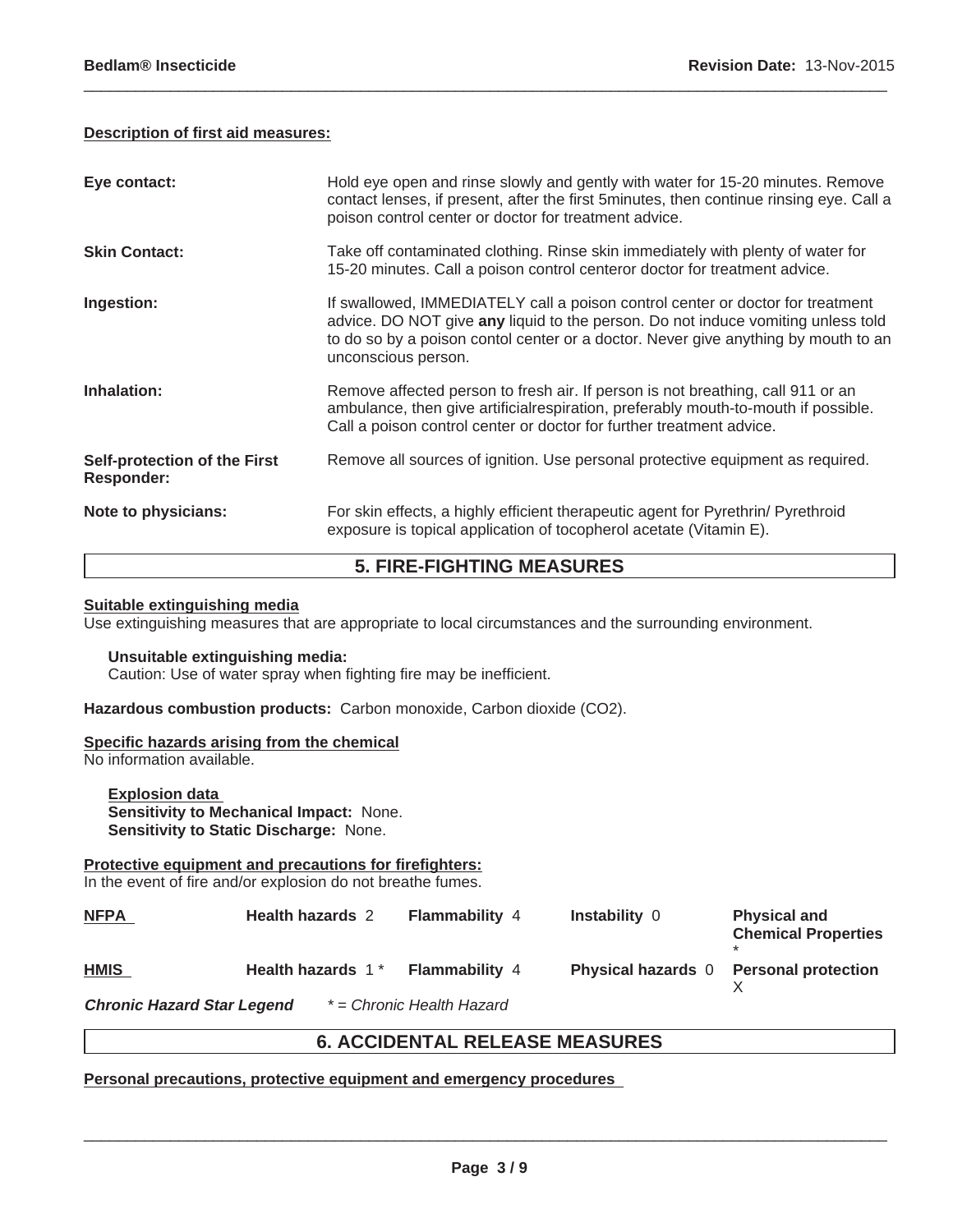**Personal precautions:** Remove all sources of ignition. Evacuate personnel to safe areas. Ensure adequate ventilation, especially in confined areas. Keep people away from and upwind of spill/leak. Use personal protective equipment as required. **Environmental precautions:** Prevent further leakage or spillage if safe to do so. Prevent product from entering drains. See Section 12 for additional ecological information. **Methods and material for containment and cleaning up Methods for containment:** Prevent further leakage or spillage if safe to do so. Cover powder spill with plastic sheet or tarp to minimize spreading. Dike far ahead of liquid spill for later disposal.

 $\_$  ,  $\_$  ,  $\_$  ,  $\_$  ,  $\_$  ,  $\_$  ,  $\_$  ,  $\_$  ,  $\_$  ,  $\_$  ,  $\_$  ,  $\_$  ,  $\_$  ,  $\_$  ,  $\_$  ,  $\_$  ,  $\_$  ,  $\_$  ,  $\_$  ,  $\_$  ,  $\_$  ,  $\_$  ,  $\_$  ,  $\_$  ,  $\_$  ,  $\_$  ,  $\_$  ,  $\_$  ,  $\_$  ,  $\_$  ,  $\_$  ,  $\_$  ,  $\_$  ,  $\_$  ,  $\_$  ,  $\_$  ,  $\_$  ,

**Methods for cleaning up:** Dam up. Soak up with inert absorbent material (e.g. sand, silica gel, acid binder, universal binder, sawdust). Pick up and transfer to properly labeled containers. Soak up with inert absorbent material.

### **7. HANDLING AND STORAGE**

#### **Precautions for safe handling**

**Advice on safe handling:** Ensure adequate ventilation, especially in confined areas. Keep away from heat, sparks, flame and other sources of ignition (i.e., pilot lights, electric motors and static electricity). Take precautionary measures against static discharges. Use spark-proof tools and explosion-proof equipment. All equipment used when handling the product must be grounded. Use with local exhaust ventilation. Use personal protective equipment as required. Do not breathe dust/fume/gas/mist/vapors/spray. Avoid contact with eyes. Avoid breathing vapors or mists. Contents under pressure. Do not puncture or incinerate cans. Do not stick pin or any other sharp object into opening on top of can. For more information, see product label.

#### **Conditions for safe storage, including any incompatibilities**

**Storage Conditions:** Keep tightly closed in a dry and cool place. Keep in properly labeled containers. Keep containers tightly closed in a cool, well-ventilated place. For more information, see product label.

### **8. EXPOSURE CONTROLS/ PERSONAL PROTECTION**

#### **Control parameters**

**Exposure Guidelines:** This product, as supplied, does not contain any hazardous materials with occupational exposure limits established by the region specific regulatory bodies.

| <b>Chemical Name</b>                                       | <b>ACGIH TLV</b> | <b>OSHA PEL</b> | <b>NIOSH IDLH</b>                          | <b>Supplier OEL</b>                          |
|------------------------------------------------------------|------------------|-----------------|--------------------------------------------|----------------------------------------------|
| Petroleum distillates,<br>hydrotreated light<br>64742-47-8 |                  |                 |                                            | TWA: 100 ppm<br>TWA: $525$ mg/m <sup>3</sup> |
| <b>Isobutane</b><br>75-28-5                                | STEL: 1000 ppm   |                 | TWA: 800 ppm<br>TWA: $1900 \text{ mg/m}^3$ |                                              |

*NIOSH IDLH Immediately Dangerous to Life or Health*

**Other Information:** Vacated limits revoked by the Court of Appeals decision in AFL-CIO v. OSHA, 965 F.2d 962 (11th Cir., 1992).

#### **Appropriate engineering controls**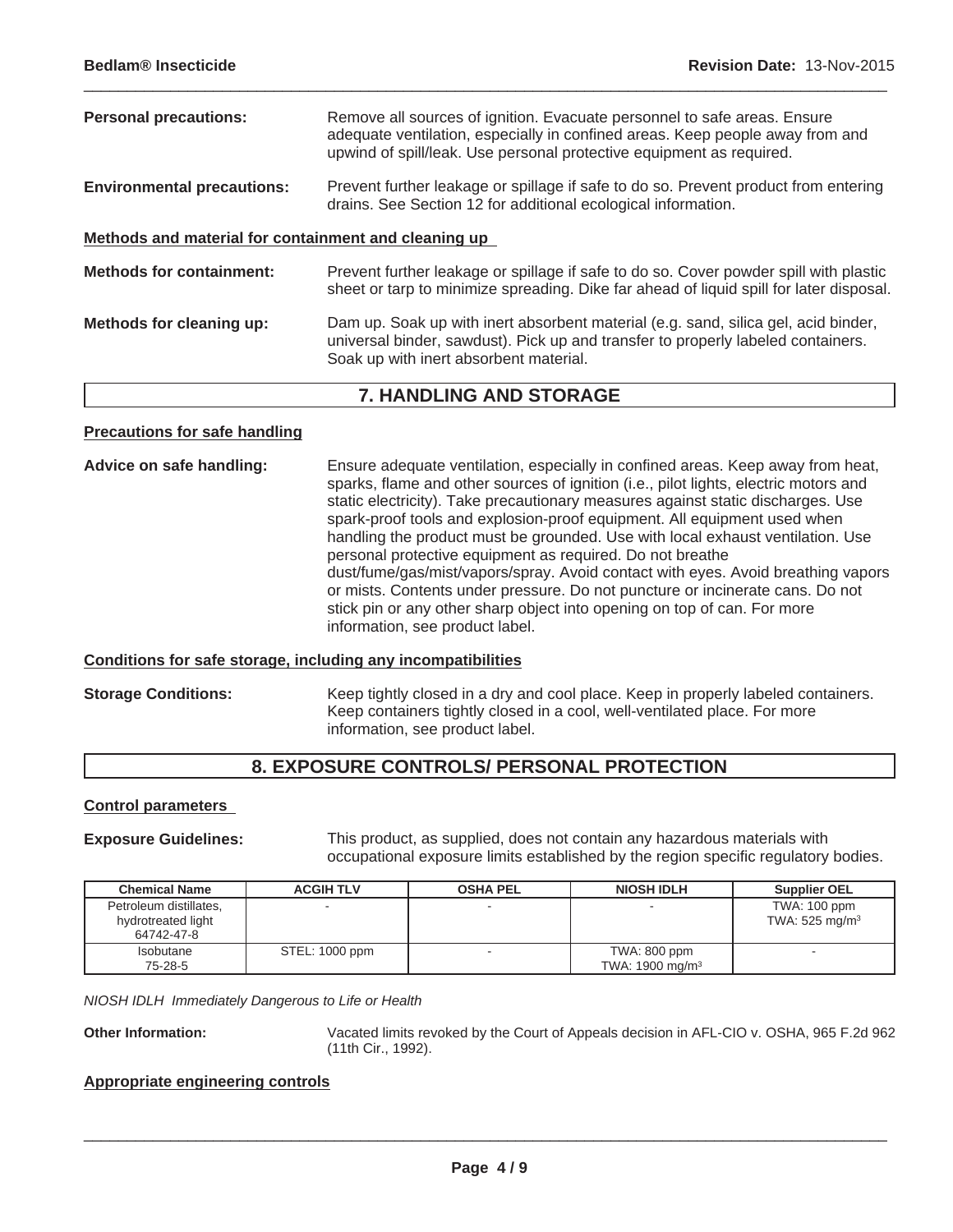| <b>Engineering Controls:</b>                     | Safety showers<br>Eyewash stations<br>Ventilation systems                                                                                                                                                                                                                                                                           |
|--------------------------------------------------|-------------------------------------------------------------------------------------------------------------------------------------------------------------------------------------------------------------------------------------------------------------------------------------------------------------------------------------|
|                                                  | Individual protection measures, such as personal protective equipment                                                                                                                                                                                                                                                               |
| <b>Eye/face protection:</b>                      | Tight sealing safety goggles. Face protection shield.                                                                                                                                                                                                                                                                               |
| Skin and body protection:                        | Wear protective gloves and protective clothing.                                                                                                                                                                                                                                                                                     |
| <b>Respiratory protection:</b>                   | If exposure limits are exceeded or irritation is experienced, NIOSH/MSHA<br>approved respiratory protection should be worn. Positive-pressure supplied air<br>respirators may be required for high airborne contaminant concentrations.<br>Respiratory protection must be provided in accordance with current local<br>regulations. |
| <b>General Hygiene</b><br><b>Considerations:</b> | When using do not eat, drink or smoke. Regular cleaning of equipment, work area<br>and clothing is recommended.                                                                                                                                                                                                                     |

 $\_$  ,  $\_$  ,  $\_$  ,  $\_$  ,  $\_$  ,  $\_$  ,  $\_$  ,  $\_$  ,  $\_$  ,  $\_$  ,  $\_$  ,  $\_$  ,  $\_$  ,  $\_$  ,  $\_$  ,  $\_$  ,  $\_$  ,  $\_$  ,  $\_$  ,  $\_$  ,  $\_$  ,  $\_$  ,  $\_$  ,  $\_$  ,  $\_$  ,  $\_$  ,  $\_$  ,  $\_$  ,  $\_$  ,  $\_$  ,  $\_$  ,  $\_$  ,  $\_$  ,  $\_$  ,  $\_$  ,  $\_$  ,  $\_$  ,

## **9. PHYSICAL AND CHEMICAL PROPERTIES**

### **Information on basic physical and chemical properties:**

| <b>Physical state:</b><br>Appearance:<br>Odor:<br><b>Odor threshold:</b><br><b>Color (Gardner Scale):</b>                                                                                                                                                                                                | Aerosol - Compressed liquefied gas.<br>Milky white / Milky yellow (Aerosol Non-volatiles)<br>Sweet<br>No information available<br>No information available                                                                   |                                                                    |
|----------------------------------------------------------------------------------------------------------------------------------------------------------------------------------------------------------------------------------------------------------------------------------------------------------|------------------------------------------------------------------------------------------------------------------------------------------------------------------------------------------------------------------------------|--------------------------------------------------------------------|
| Property:<br>pH:                                                                                                                                                                                                                                                                                         | <b>Values:</b><br>7.43                                                                                                                                                                                                       | Comment: • Method<br>Test was performed on aerosol Non-Volatile's. |
| Melting point / freezing point:<br>Boiling point / boiling range:<br><b>Flash point:</b>                                                                                                                                                                                                                 | No information available<br>No information available<br>> 93.3 °C / > 200.0 °F                                                                                                                                               | Tag Closed Cup; Test was performed on<br>aerosol Non-Volatile's;   |
| <b>Evaporation rate:</b><br>Flammability (solid, gas):<br><b>Upper flammability limit (UEL):</b><br>Lower flammability limit (LEL):<br>Vapor pressure:<br>Vapor density:<br><b>Specific Gravity:</b><br><b>Water solubility:</b><br>Partition coefficient; n-Octanol/ No information available<br>Water: | No information available<br>No information available<br>No information available<br>No information available<br>No information available<br>No information available<br>No information available<br>No information available |                                                                    |
| <b>Autoignition temperature:</b><br><b>Decomposition temperature:</b><br>Kinematic viscosity:<br><b>Dynamic viscosity:</b><br><b>Refractive Index:</b>                                                                                                                                                   | No information available<br>No information available<br>No information available<br>4.83 cPs @ 25.0°C.<br>No information available                                                                                           | Test was performed on aerosol Non-Volatile's.                      |
| <b>Other Information:</b><br><b>Density:</b>                                                                                                                                                                                                                                                             | 0.988 g/cm <sup>3</sup> @ 20.0 °C (Aerosol Non-volatiles)                                                                                                                                                                    |                                                                    |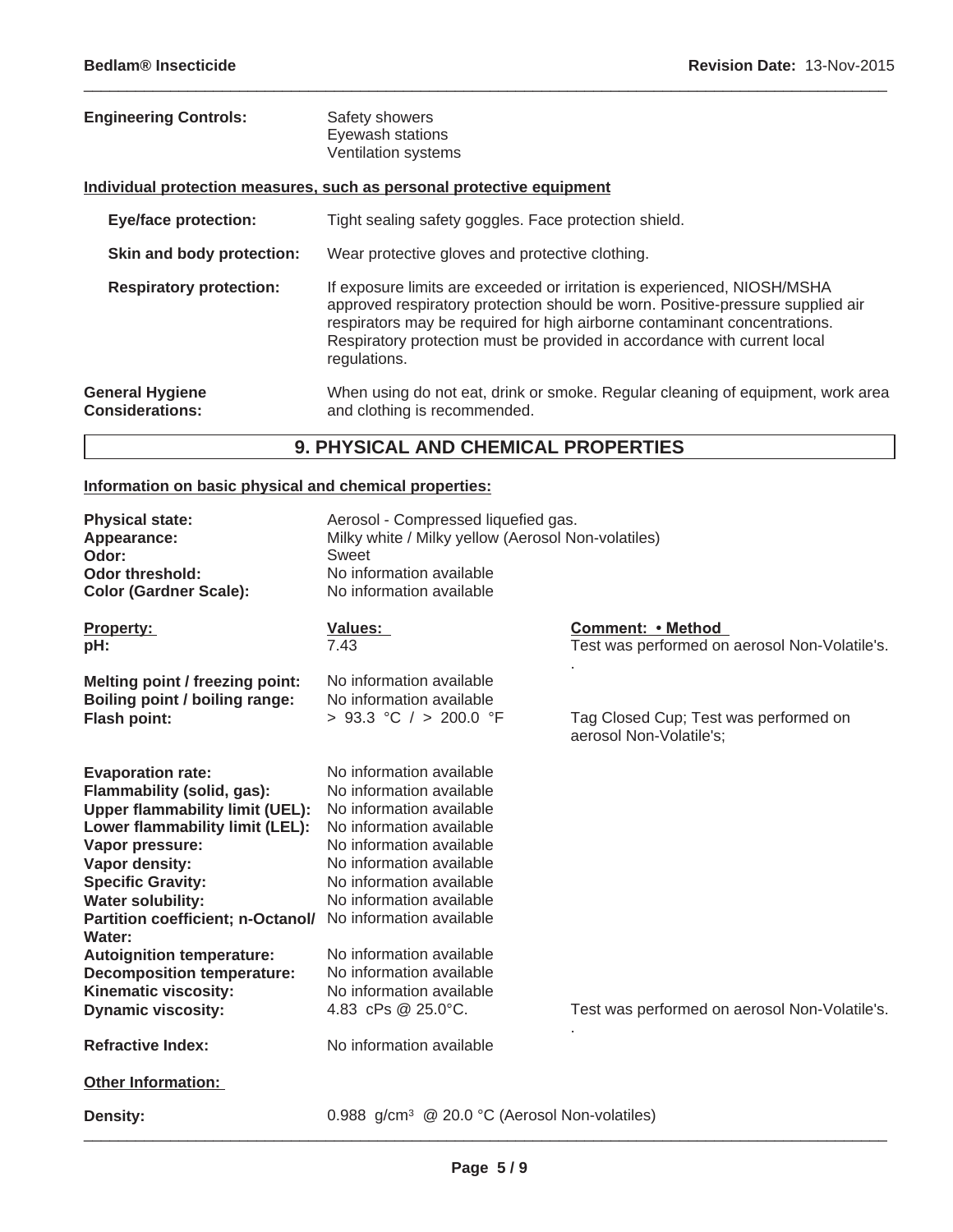| VOC Content (%): | 10.2 |
|------------------|------|
|                  |      |

| <b>Miscibility/Solubility:</b> |                    |
|--------------------------------|--------------------|
| Water:                         | Partially miscible |
| <b>Alcohol</b>                 | <b>Miscible</b>    |
| <b>Aromatic solvents:</b>      | Immiscible         |
| Petroleum distillates:         | Immiscible         |

### **10. STABILITY AND REACTIVITY**

 $\_$  ,  $\_$  ,  $\_$  ,  $\_$  ,  $\_$  ,  $\_$  ,  $\_$  ,  $\_$  ,  $\_$  ,  $\_$  ,  $\_$  ,  $\_$  ,  $\_$  ,  $\_$  ,  $\_$  ,  $\_$  ,  $\_$  ,  $\_$  ,  $\_$  ,  $\_$  ,  $\_$  ,  $\_$  ,  $\_$  ,  $\_$  ,  $\_$  ,  $\_$  ,  $\_$  ,  $\_$  ,  $\_$  ,  $\_$  ,  $\_$  ,  $\_$  ,  $\_$  ,  $\_$  ,  $\_$  ,  $\_$  ,  $\_$  ,

#### **Reactivity**

No data available

#### **Chemical stability**

Stable under recommended storage conditions.

#### **Possibility of Hazardous Reactions**

None under normal processing.

#### **Hazardous polymerization:** Hazardous polymerization does not occur.

#### **Conditions to avoid**

Heat, flames and sparks.

#### **Incompatible materials:**

Incompatible with strong acids and bases. Incompatible with oxidizing agents.

#### **Hazardous Decomposition Products**

Carbon monoxide, Carbon dioxide (CO2).

### **11. TOXICOLOGICAL INFORMATION**

#### **Numerical measures of toxicity - Product Information**

| Oral LD <sub>50</sub><br><b>Dermal LD<sub>50</sub></b><br><b>Inhalation LC50</b><br>Eye contact:<br><b>Skin Contact:</b><br><b>Skin Irritation Index:</b>                                                                  | $>5,000$ mg/kg (rat)<br>$>5,000$ mg/kg (rabbit)<br>$>2.07$ mg/L (rat; 4 hours)<br>Irritation clearing in 48 hours. (rabbit).<br>Slight irritation at 72 hours. (rabbit).<br>2.2                      |
|----------------------------------------------------------------------------------------------------------------------------------------------------------------------------------------------------------------------------|------------------------------------------------------------------------------------------------------------------------------------------------------------------------------------------------------|
| Sensitization:                                                                                                                                                                                                             | Negative. (guinea pig).                                                                                                                                                                              |
| Comment:                                                                                                                                                                                                                   | Some of the above toxicity data was bridged from the insecticide concentrate, that<br>is used in manufacturing this end-use product.                                                                 |
| Carcinogenicity                                                                                                                                                                                                            | This product does not contain any carcinogens or potential carcinogens as listed<br>by OSHA, IARC or NTP.                                                                                            |
| <b>Reproductive toxicity:</b><br><b>Developmental Toxicity</b><br><b>Teratogenicity:</b><br><b>STOT - single exposure:</b><br><b>STOT - repeated exposure:</b><br><b>Chronic toxicity:</b><br><b>Target Organ Effects:</b> | No information available.<br>No information available.<br>No information available.<br>No information available.<br>No information available.<br>Avoid repeated exposure.<br>Central nervous system. |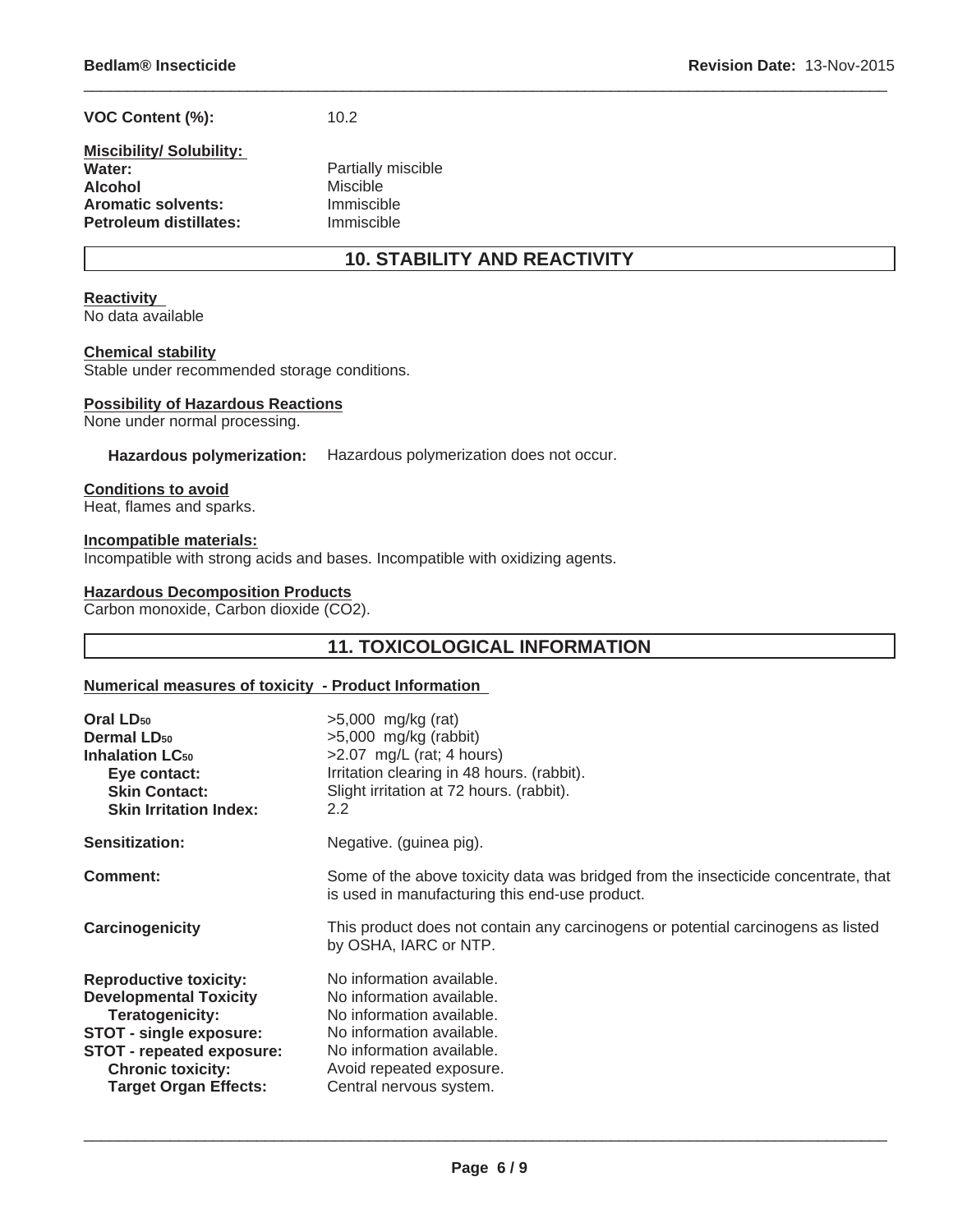### **12. ECOLOGICAL INFORMATION**

 $\_$  ,  $\_$  ,  $\_$  ,  $\_$  ,  $\_$  ,  $\_$  ,  $\_$  ,  $\_$  ,  $\_$  ,  $\_$  ,  $\_$  ,  $\_$  ,  $\_$  ,  $\_$  ,  $\_$  ,  $\_$  ,  $\_$  ,  $\_$  ,  $\_$  ,  $\_$  ,  $\_$  ,  $\_$  ,  $\_$  ,  $\_$  ,  $\_$  ,  $\_$  ,  $\_$  ,  $\_$  ,  $\_$  ,  $\_$  ,  $\_$  ,  $\_$  ,  $\_$  ,  $\_$  ,  $\_$  ,  $\_$  ,  $\_$  ,

#### **Ecotoxicity:**

#### **Persistence and degradability**

No information available.

#### **Bioaccumulation**

No information available.

| <b>Chemical Name</b>                    | Partition coefficient; n-Octanol/ Water: |
|-----------------------------------------|------------------------------------------|
| d-Phenothrin (SUMITHRIN®)<br>26002-80-2 | 6.8                                      |
| Isobutane<br>75-28-5                    | 2.88                                     |

**Other adverse effects:** No information available

#### **Environmental hazards (EPA):**

Do not discharge effluent containing this product into lakes, streams, ponds, estuaries, oceans or other waters unless in accordance with the requirements of a National Pollutant Discharge Elimination System (NPDES) permit and the permitting authority has been notified in writing prior to discharge. Do not discharge effluent containing this product to sewer systems without previously notifying the local sewage treatment plant authority. For guidance contact your State Water Board or Regional Office of the EPA.

### **13. DISPOSAL CONSIDERATIONS**

#### **Waste treatment methods**

**Disposal of wastes:** Disposal should be in accordance with applicable regional, national and local laws and regulations. For more information, see product label.

#### **Contaminated packaging:** For more information, see product label.

#### **14. TRANSPORT INFORMATION**

#### **DOT (Department of Transportation)**

| <b>UN/ID Number:</b>                                                                             | UN1950                                   |
|--------------------------------------------------------------------------------------------------|------------------------------------------|
| <b>Proper Shipping Name:</b>                                                                     | Aerosols, non-flammable                  |
| <b>Hazard Class:</b>                                                                             | 22                                       |
| Air (IATA/ ICAO)<br><b>UN/ID Number:</b><br><b>Proper Shipping Name:</b><br><b>Hazard Class:</b> | UN1950<br>Aerosols, non-flammable<br>2.2 |
| <b>Vessel (IMO/ IMDG)</b>                                                                        |                                          |
| <b>UN/ID Number:</b>                                                                             | UN1950                                   |
| <b>Proper Shipping Name:</b>                                                                     | Aerosols, non-flammable                  |
| <b>Hazard Class:</b>                                                                             | 22                                       |

### **15. REGULATORY INFORMATION**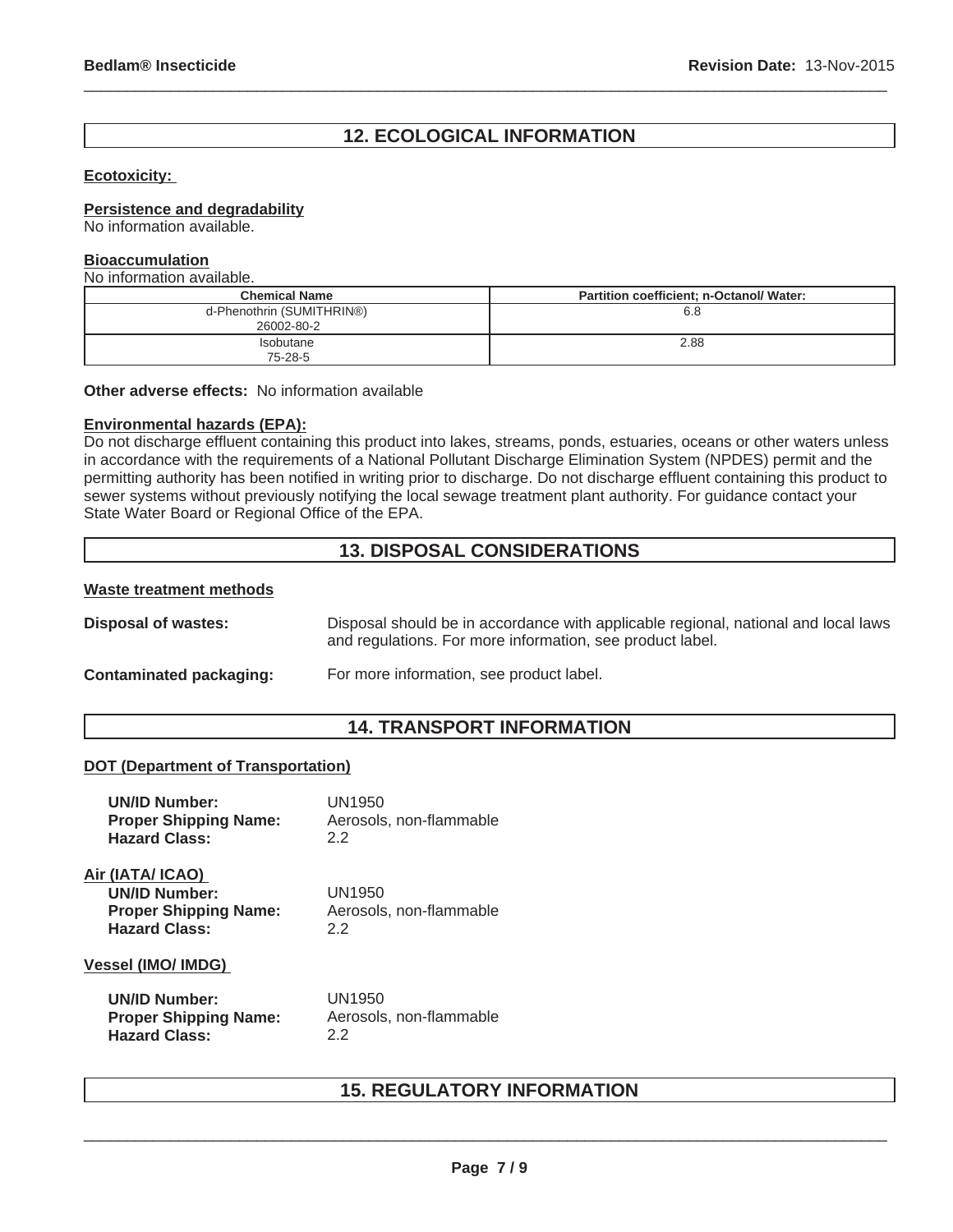#### **US Federal Regulations**

#### **SARA 313**

Section 313 of Title III of the Superfund Amendments and Reauthorization Act of 1986 (SARA). This product does not contain any chemicals which are subject to the reporting requirements of the Act and Title 40 of the Code of Federal Regulations, Part 372

 $\_$  ,  $\_$  ,  $\_$  ,  $\_$  ,  $\_$  ,  $\_$  ,  $\_$  ,  $\_$  ,  $\_$  ,  $\_$  ,  $\_$  ,  $\_$  ,  $\_$  ,  $\_$  ,  $\_$  ,  $\_$  ,  $\_$  ,  $\_$  ,  $\_$  ,  $\_$  ,  $\_$  ,  $\_$  ,  $\_$  ,  $\_$  ,  $\_$  ,  $\_$  ,  $\_$  ,  $\_$  ,  $\_$  ,  $\_$  ,  $\_$  ,  $\_$  ,  $\_$  ,  $\_$  ,  $\_$  ,  $\_$  ,  $\_$  ,

| SARA 311/312 Hazard               |     |
|-----------------------------------|-----|
| Categories                        |     |
| <b>Acute health hazard</b>        | N٥  |
| <b>Chronic Health Hazard</b>      | Yes |
| <b>Fire hazard</b>                | No  |
| Sudden release of pressure hazard | Yes |
| <b>Reactive Hazard</b>            | N٥  |
|                                   |     |

#### **CWA (Clean Water Act)**

This product does not contain any substances regulated as pollutants pursuant to the Clean Water Act (40 CFR 122.21 and 40 CFR 122.42)

#### **CERCLA**

This material, as supplied, does not contain any substances regulated as hazardous substances under the Comprehensive Environmental Response Compensation and Liability Act (CERCLA) (40 CFR 302) or the Superfund Amendments and Reauthorization Act (SARA) (40 CFR 355). There may be specific reporting requirements at the local, regional, or state level pertaining to releases of this material

#### **US State Regulations:**

#### **California Proposition 65:**

This product does not contain any Proposition 65 chemicals

#### **U.S. EPA Label Information:**

#### **EPA Registration Number:** 1021-1767

#### **Difference between SDS and EPA (FIFRA) Pesticide label:**

This chemical is a pesticide product registered by the United States Environmental Protection Agency and is subject to certain labeling requirements under federal pesticide law. These requirements differ from the classification criteria and hazard information required for Safety Data Sheets (SDS), and for workplace labels of non-pesticide chemicals. The pesticide label also includes other important information, including directions for use. The hazard information required on the pesticide label is reproduced below:

#### Signal word: **CAUTION**

Precautionary Statements: • Harmful if absorbed through the skin.

| Complies        |
|-----------------|
| Does not comply |
| Does not comply |
| Complies        |
| Complies        |
| Does not comply |
| Does not comply |
|                 |